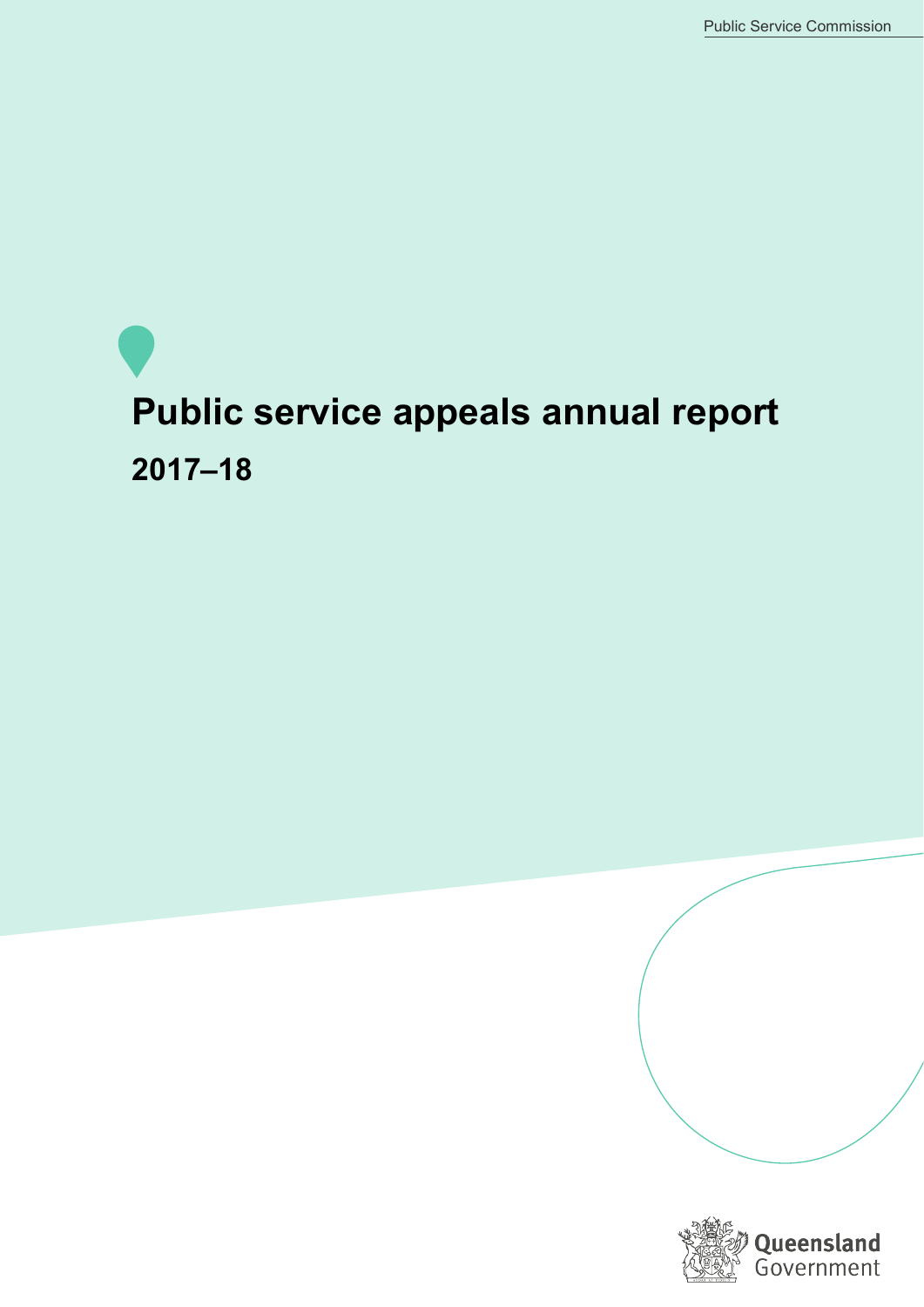#### **Public service appeals annual report 2017–18**

Published by the State of Queensland (Public Service Commission), August 2019.



This document is licensed under a Creative Commons Attribution 3.0 Australia licence. To view a copy of this licence, visit creativecommons.org/licenses/by/3.0/au

© State of Queensland (Public Service Commission) 2019

You are free to copy, communicate and adapt the work, as long as you attribute the State of Queensland (Public Service Commission).

For more information contact:

Workforce Policy and Legal, Public Service Commission, PO Box 15190, City East, Brisbane QLD 4002, email [commission.psc@psc.qld.gov.au,](mailto:commission.psc@psc.qld.gov.au) phone (07) 3003 2800.

An electronic version of this document is available at <https://www.qld.gov.au/gov/appeal-decision-affecting-your-employment>

#### **Disclaimer:**

The content presented in this publication is distributed by the Queensland Government as an information source only. The State of Queensland makes no statements, representations or warranties about the accuracy, completeness or reliability of any information contained in this publication. The State of Queensland disclaims all responsibility and all liability (including without limitation for liability in negligence) for all expenses, losses, damages and costs you might incur as a result of the information being inaccurate or incomplete in any way, and for any reason reliance was placed on such information.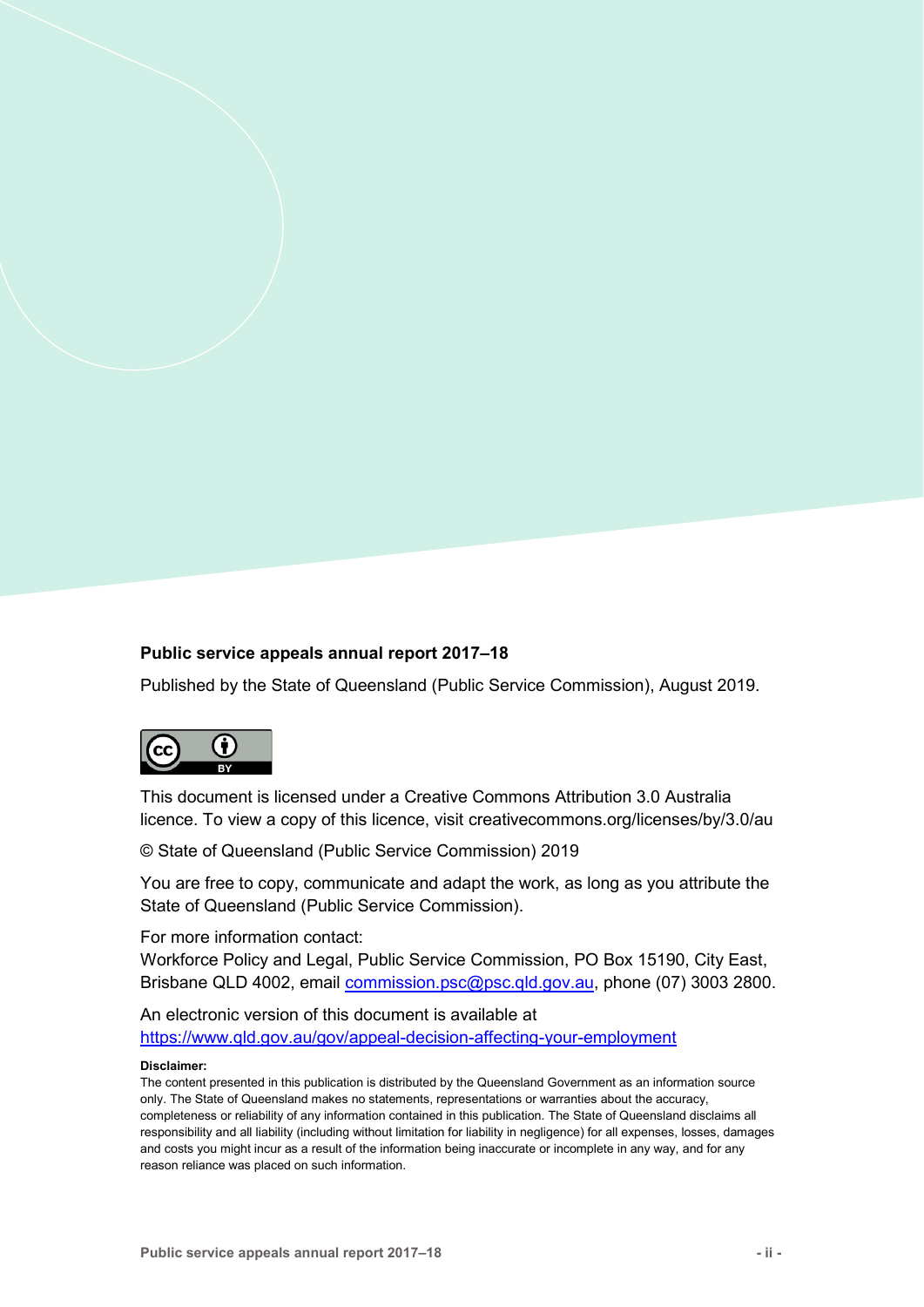# **Contents**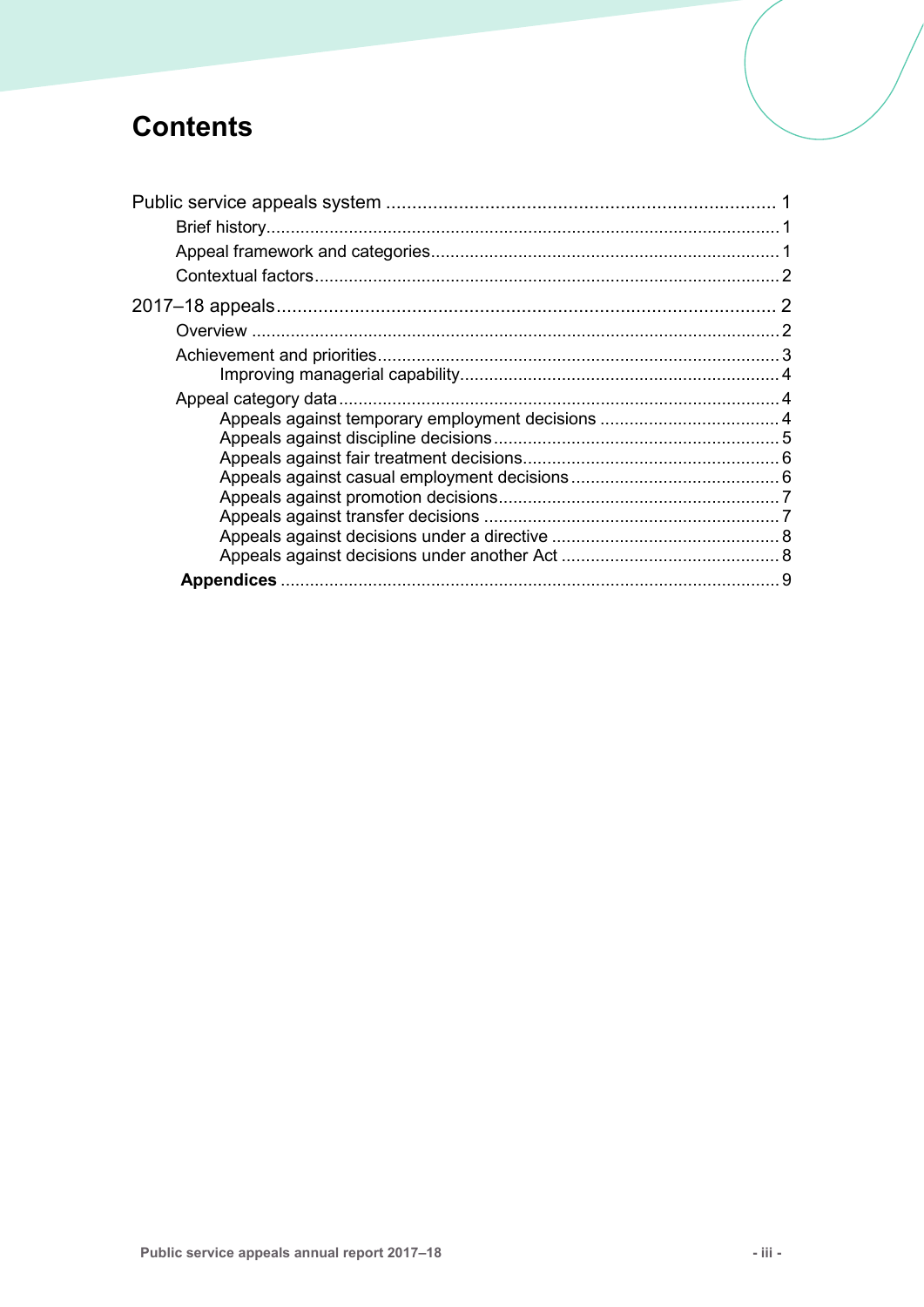The Hon. Annastacia Palaszczuk MP Premier of Queensland Minister for the Arts Level 40 1 William Street BRISBANE QLD 4000

Dear Premier

I am pleased to submit the annual report on public service appeals for the 2017–18 financial year.

The *Public Service Act 2008* (PS Act) enables employees to seek external review of certain employment decisions through the lodgement of a public service appeal with the Queensland Industrial Relations Commission. Appeals are heard and determined by independent Industrial Relations Commission (IRC) members, appointed by the Governor in Council under section 88A of the PS Act.

This report has been prepared in compliance with section 218C of the PS Act, and provides information on appeals started, lapsed, withdrawn and decided during the 2017–18 financial year. The report also includes information about legislative and policy changes undertaken during 2017–18 that may have impacted public service appeals.

Should you require any further information about a matter mentioned in this report, I am happy to assist.

Yours sincerely

Robert Setter **Commission Chief Executive Public Service Commission**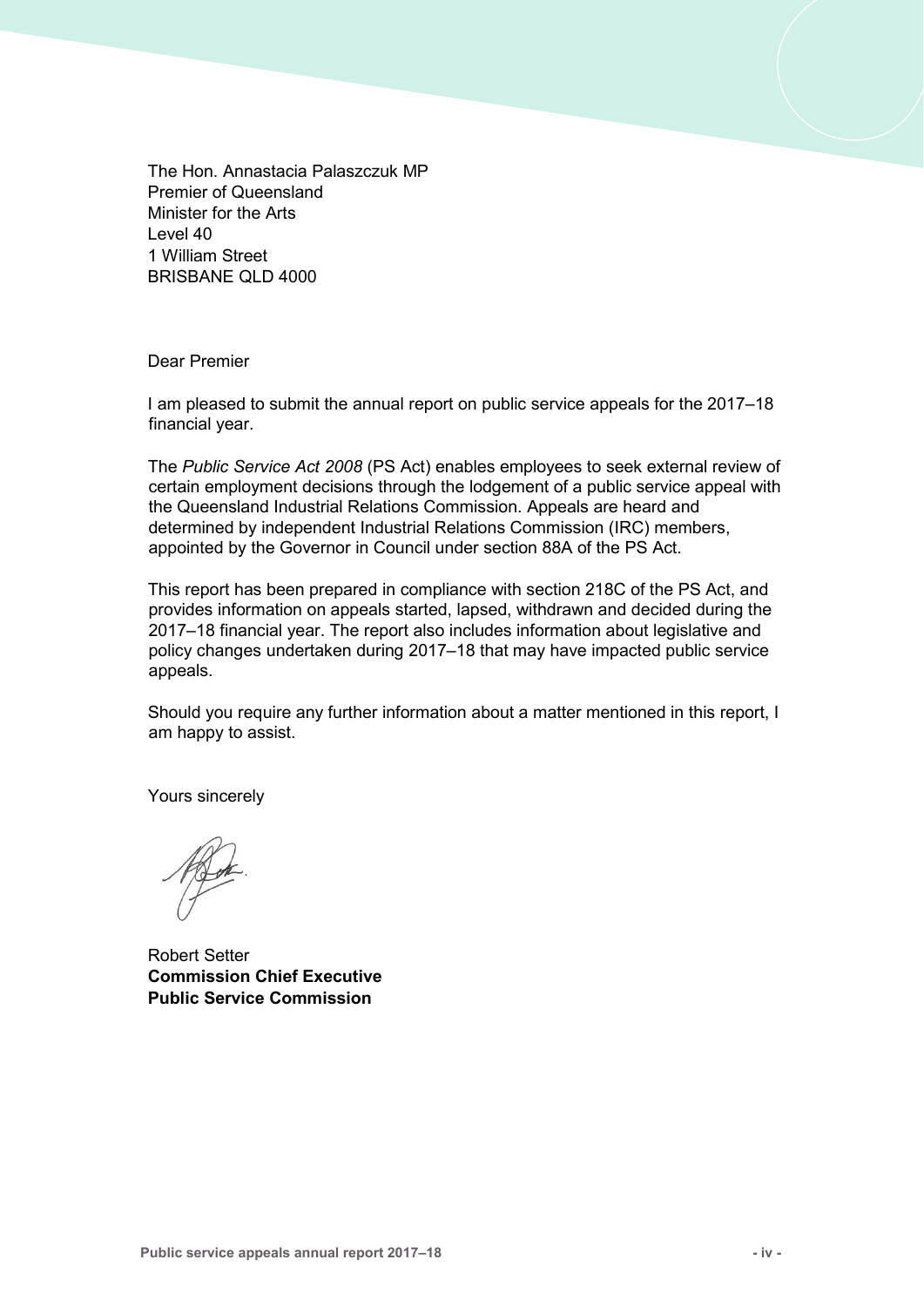## <span id="page-4-0"></span>**Public service appeals system**

## <span id="page-4-1"></span>Brief history

The public service appeal system, established under the *[Public Service Act 2008](https://www.legislation.qld.gov.au/view/html/inforce/current/act-2008-038)* (the PS Act), provides an avenue for Queensland public service employees to seek an external review of certain employment decisions that affect them.

Appeal rights operate in addition to other external review processes, including those provided for in the *[Industrial Relations Act 2016](https://www.legislation.qld.gov.au/view/html/inforce/current/act-2016-063)*. This supports integrity, accountability, and ethical and equitable work practices and decisions in the public service.

Appeal rights in their current form can be traced back to the now repealed *[Public](https://www.legislation.qld.gov.au/view/html/repealed/current/act-1990-005)  [Sector Management Commission Act 1990](https://www.legislation.qld.gov.au/view/html/repealed/current/act-1990-005)* and have been heard and decided by various bodies and officers since that time, as set out in Table 1.

| <b>Date</b>      | Officer/body with jurisdiction to hear and decide public service<br>appeals                                                                                                                                  |
|------------------|--------------------------------------------------------------------------------------------------------------------------------------------------------------------------------------------------------------|
| 1990-1996        | Commissioner for Public Sector Equity or the Classification Review<br>Tribunal                                                                                                                               |
| 1996-2010        | Appeals made to the Public Service Commissioner (who delegated<br>power under the legislation to appropriately qualified public service<br>employees to hear and decide appeals of public service employees) |
| 1 November 2010– | Statutory role of appeals officer who was appointed as a Senior                                                                                                                                              |
| 30 June 2012     | Executive of the public service. Sessional adjudicators were also                                                                                                                                            |
|                  | used as required by a delegation from the appeals officer                                                                                                                                                    |
| 1 July 2012-     | Industrial Relations Commission members (previously appeals                                                                                                                                                  |
| present          | officers) who are members of the Queensland Industrial Relations                                                                                                                                             |
|                  | Commission (QIRC)                                                                                                                                                                                            |

#### **Table 1: Jurisdiction to hear and decide public service appeals**

## <span id="page-4-2"></span>Appeal framework and categories

Chapter 7 of the PS Act provides the framework for appeals, setting out finite categories of appeal, establishing criteria for eligibility to appeal, and specifying the functions of the QIRC members and their decision-making authority.

Appeals may only be lodged about eight types of decisions:

- a decision to take, or not to take, action under a directive
- a decision under a disciplinary law to discipline
- a decision to promote a public service officer (a promotion decision)
- a decision to transfer a public service officer (a transfer decision)
- a decision under section 149 that a temporary employee's employment in a department is to continue as a temporary employee (a temporary employment decision)
- a decision under section 149A that the employment of a casual employee in a department is to continue as a casual employee (a casual employment decision)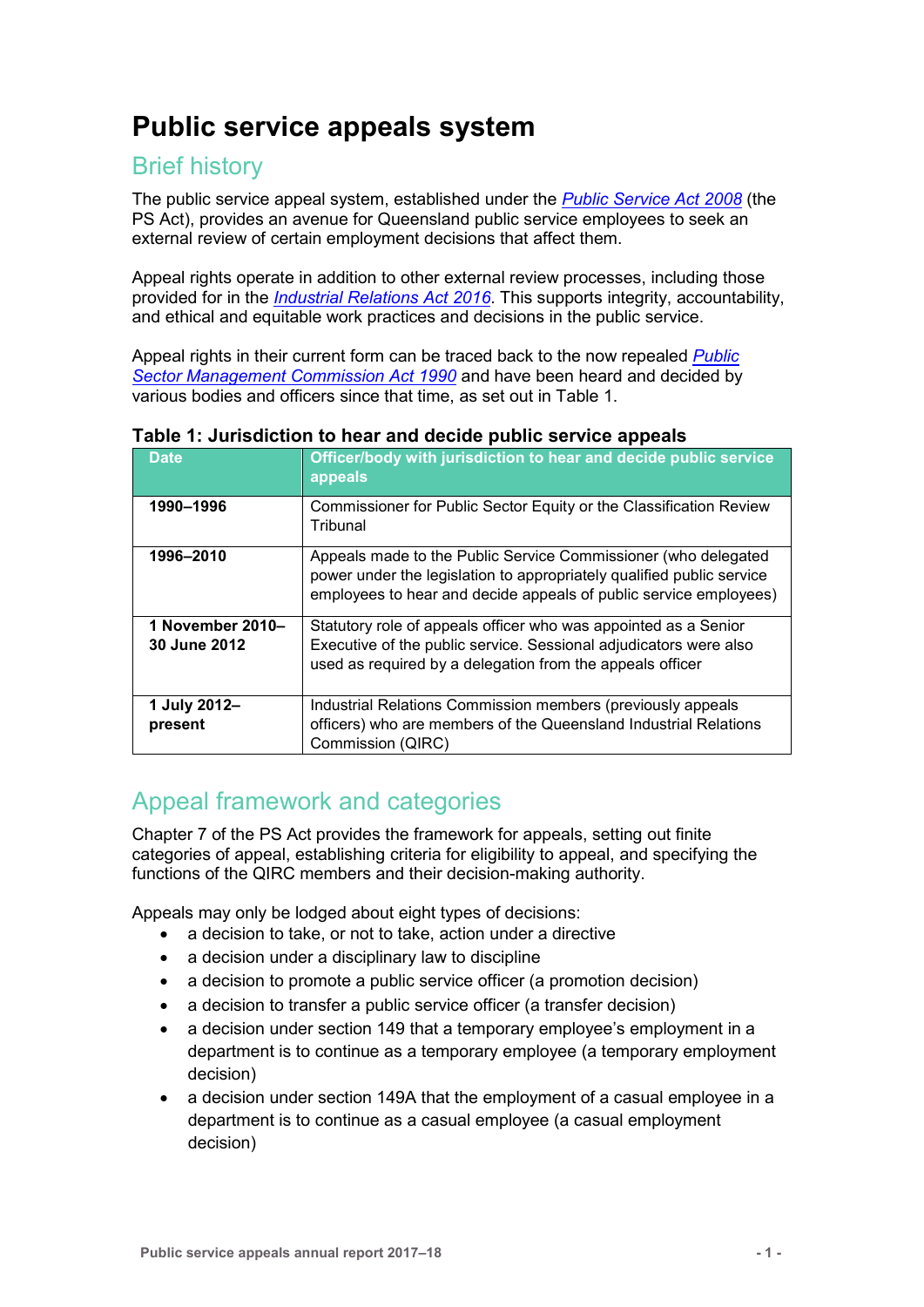- a decision a public service employee believes is unfair and unreasonable (a fair treatment decision)
- a decision about anything else against which another Act allows a person to appeal. $1$

## <span id="page-5-0"></span>Contextual factors

A number of changes occurred in March 2017 following '*[A review of the industrial](https://www.cabinet.qld.gov.au/documents/2016/Feb/IRRev/Attachments/Report.PDF)  relations framework in Queensland*[: A Report of the Industrial Relations Legislative](https://www.cabinet.qld.gov.au/documents/2016/Feb/IRRev/Attachments/Report.PDF)  [Reform Reference Group December 2015'](https://www.cabinet.qld.gov.au/documents/2016/Feb/IRRev/Attachments/Report.PDF) (IR Reform Report).

This included the creation of casual employment appeals, the reinstatement of fair treatment appeals and Directive 02/17: *[Managing employee complaints](https://www.forgov.qld.gov.au/documents/directive/0217/managing-employee-complaints)*, and a new [Directive 8/17](https://www.forgov.qld.gov.au/documents/directive/0817/temporary-employment) *Temporary* Employment replacing the one made in 2010. These changes have coincided with a significant increase in appeal numbers for this reporting period compared to 2016-17 as set out below.

# <span id="page-5-1"></span>**2017–18 appeals**

## <span id="page-5-2"></span>**Overview**

-

During the [2](#page-5-4)017–18 financial year, 285 appeals were lodged<sup>2</sup> of which 241 appeals were finalised<sup>[3](#page-5-5)</sup> (see Chart 1). This is a significant increase of 280 percent from 2016– 17 where 75 appeals were lodged.

Of the 285 lodged appeals, 146 (51 per cent) related to temporary employment decisions being appeals against a decision not to convert a temporary employee to permanent. There was one appeal against a temporary employment decision in the previous financial year.

This increase was anticipated due to the introduction of Directive 8/17: *Temporary Employment* (which commenced on 1 July 2017) that included changes to the criteria a chief executive must consider when deciding whether to convert a temporary employee and the requirement for an agency to notify a temporary employee when it starts a review of their temporary employment. These changes resulted in heightened employee awareness of temporary employment conversions and associated appeal rights.

In March 2017, the reinstatement of the managing employee complaints directive (and fair treatment appeals) and the creation of casual employment appeals, have contributed to the overall increase in the number of appeals.

<span id="page-5-3"></span><sup>1</sup> For example, certain actions/decisions made under the *Public Interest Disclosure Act 2010* can be appealed.

<span id="page-5-4"></span> $2$  This includes 58 appeals lodged during 2017-18 but were not decided during the same financial year.

<span id="page-5-5"></span><sup>&</sup>lt;sup>3</sup> This includes 14 appeals lodged during 2016-17 but finalised in 2017-18.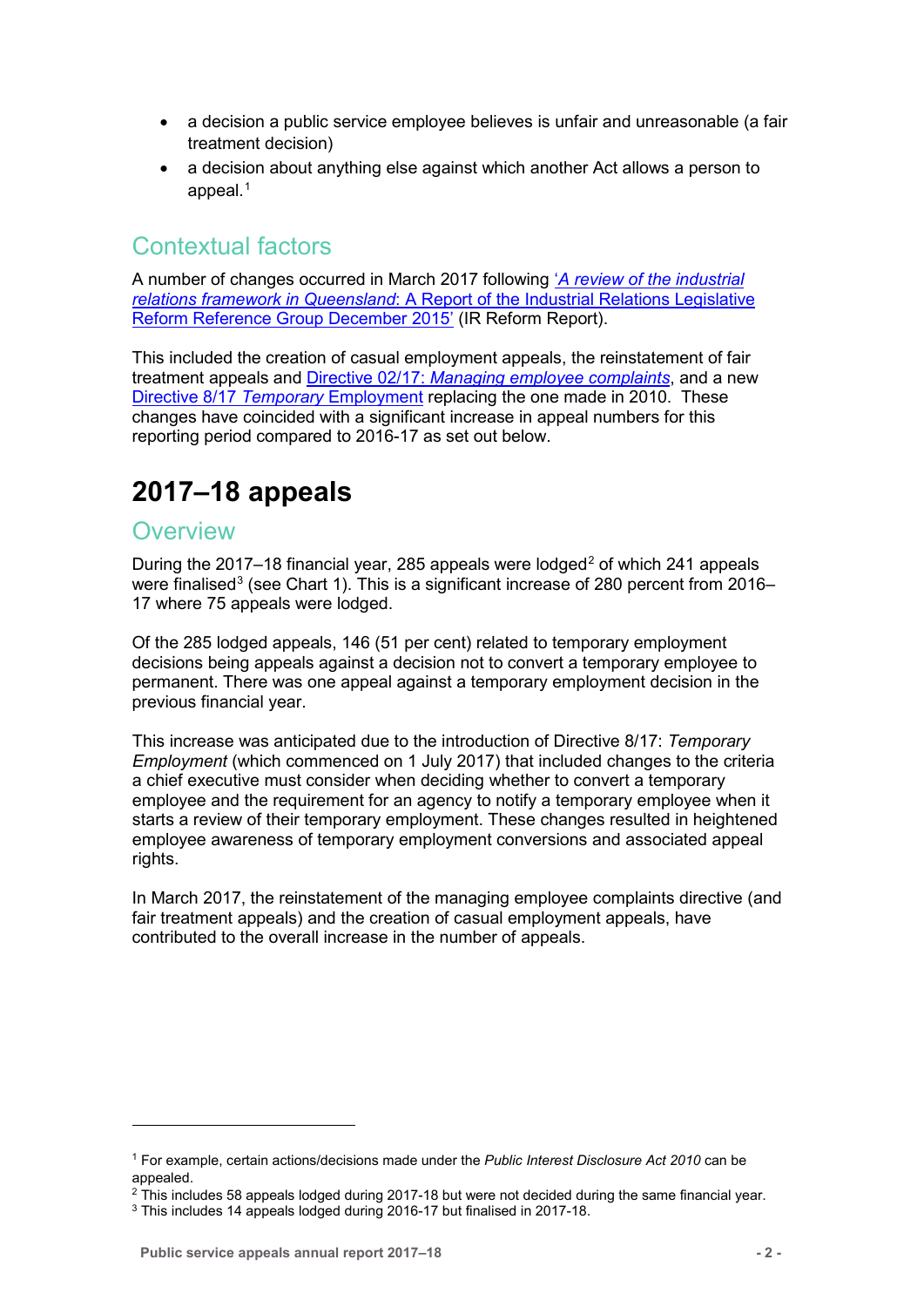

**Chart 1: Appeals lodged, finalised and allowed (2011–12 to 2017–18)** 

The average timeframe from lodgement to finalisation of appeals during 2017–18 was 39 days, a decrease from 71 days in 2016–17.

During 2017–18, eight matters took over 100 days to finalise.

## <span id="page-6-0"></span>Achievement and priorities

Managerial capability is a key factor in sound decision making, whether about project and program outcomes or the effective management of staff. Poor decisions, or poor communication about decisions may be underlying factors in public service appeals. Other factors may be a failure to afford natural justice or to follow the procedures outlined in legislation or directives. Appeals also highlight the opportunity to improve managerial and human resource (HR) capability to minimise disputes escalating to an appeal.

During 2017–18, the PSC continued its focus on providing development opportunities to HR practitioners, managers and executives to improve managerial capability and promptly resolve issues as they arise.

The PSC's key initiatives included the continuation and/or replacement of the:

- LEAD4QLD leadership excellence assessment and development program, replacing the Executive Capability and Development (ECAD) program (targeting executives) and the Leadership Capability and Development (LCAD) program (targeting senior leaders)
- Leader Connect placement and exchange program (targeting executives)
- the CaPE (conduct and performance excellence) and HR Assist advisory service, which supports managers and HR practitioners to manage and resolve conduct and performance issues and provides advice on public sector policy and legislation.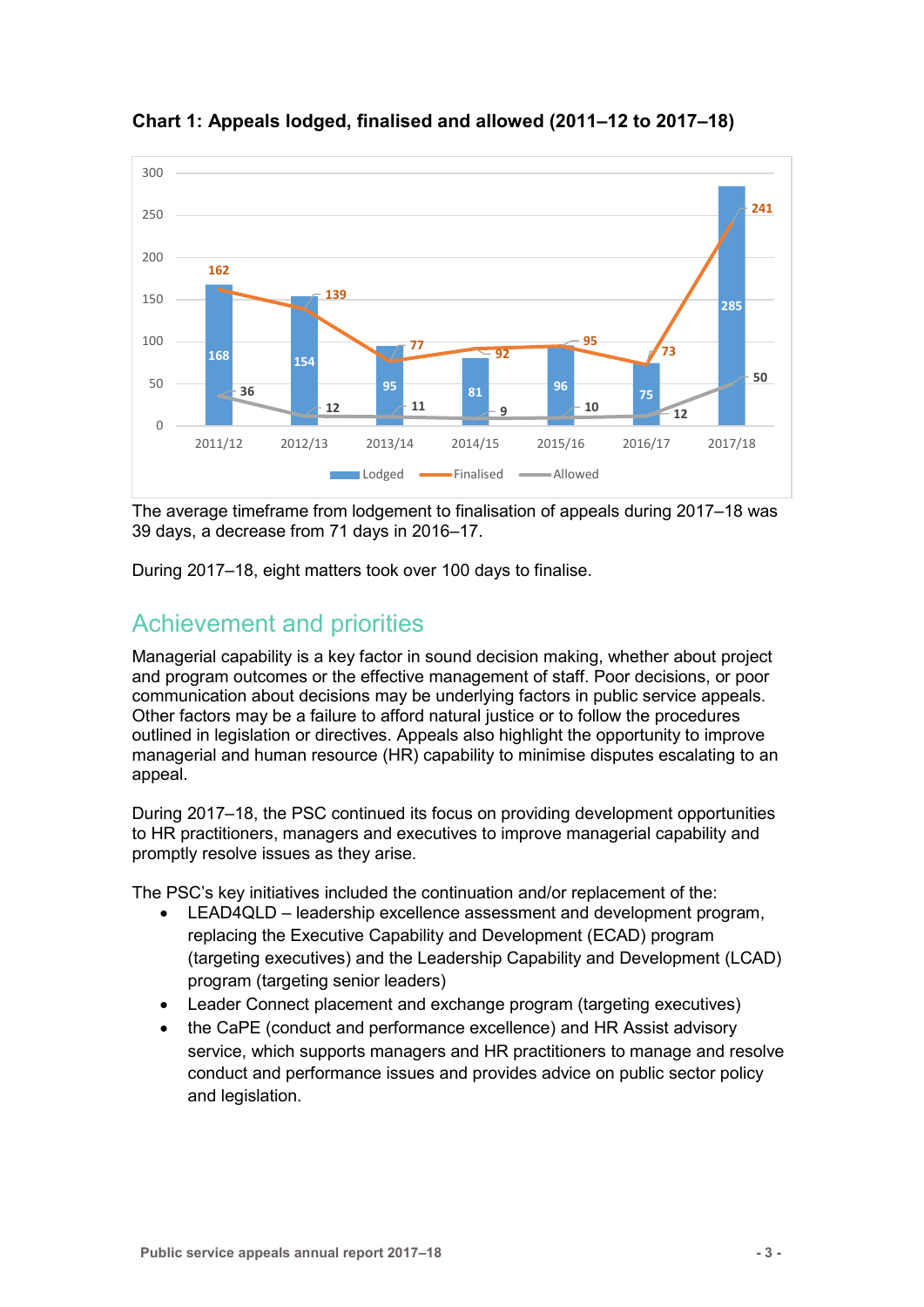## <span id="page-7-0"></span>**Improving managerial capability**

Capability and development programs provide targeted cohorts opportunities to participate in capability assessment, linked to the sector's [Leadership competencies](https://www.forgov.qld.gov.au/leadership-competencies-queensland)  [for Queensland](https://www.forgov.qld.gov.au/leadership-competencies-queensland) and specifically identifying areas of strength and focus for development. These programs provide an individual, agency and sector-wide picture of our leaders, supporting effective workforce planning and enable targeting of training and development offerings, including internal and external placements.

The conduct and performance excellence (CaPE) service within PSC, started in July 2014, supports managers and HR practitioners across the sector – allowing them to get the best from their teams, support employees and promote conduct and performance excellence. Through the [CaPE and HR Assist advisory service](https://www.forgov.qld.gov.au/request-advice-about-directives-policies-and-guidelines) managers and HR practitioners can also receive advice on Queensland Government workforce legislation and policy.

PSC's role is to provide the support, systems and access to skills that agencies need to more effectively manage employee conduct and performance. Examples include [web based self-guided resources,](https://www.forgov.qld.gov.au/find-resources-about-managing-employees) supporting material and templates, and scenariobased training.

As an organisation we are committed to ensuring employees with supervisory roles are equipped to understand and fulfil their obligations under section 26 of the PS Act – including ensuring they have the skills and capability to proactively manage the work performance and personal conduct of their reports.

## <span id="page-7-1"></span>Appeal category data

This section of the report provides information on the appeals started, lapsed, withdrawn and decided for each appeal category under the PS Act. A breakdown of appeal decisions per appeal category and agency are provided in the Appendices.

In addition to those listed, there were six appeals which did not fall into an appeal category.

## <span id="page-7-2"></span>**Appeals against temporary employment decisions**

Under section 149 of the PS Act, the employment of a temporary employee must be reviewed to determine whether the employee should continue as a temporary employee or be converted to tenured (permanent) status. An initial review is required after two years of service in the same or substantially the same role, then every year thereafter.

Section 194(1)(e) of the PS Act allows a temporary employee to appeal against a decision to continue their employment on a temporary basis.

Temporary employment decisions constitute the highest number of public service appeals with 1[4](#page-7-3)6 appeals finalised<sup>4</sup> in 2017–18. This represents 51 per cent of all appeals. Table 2 highlights the significant increase in the number of appeals lodged in comparison to previous years.

<u>.</u>

<span id="page-7-3"></span><sup>4</sup> This includes two appeals against a temporary employment decision lodged in 2016–17 but finalised in 2017–18.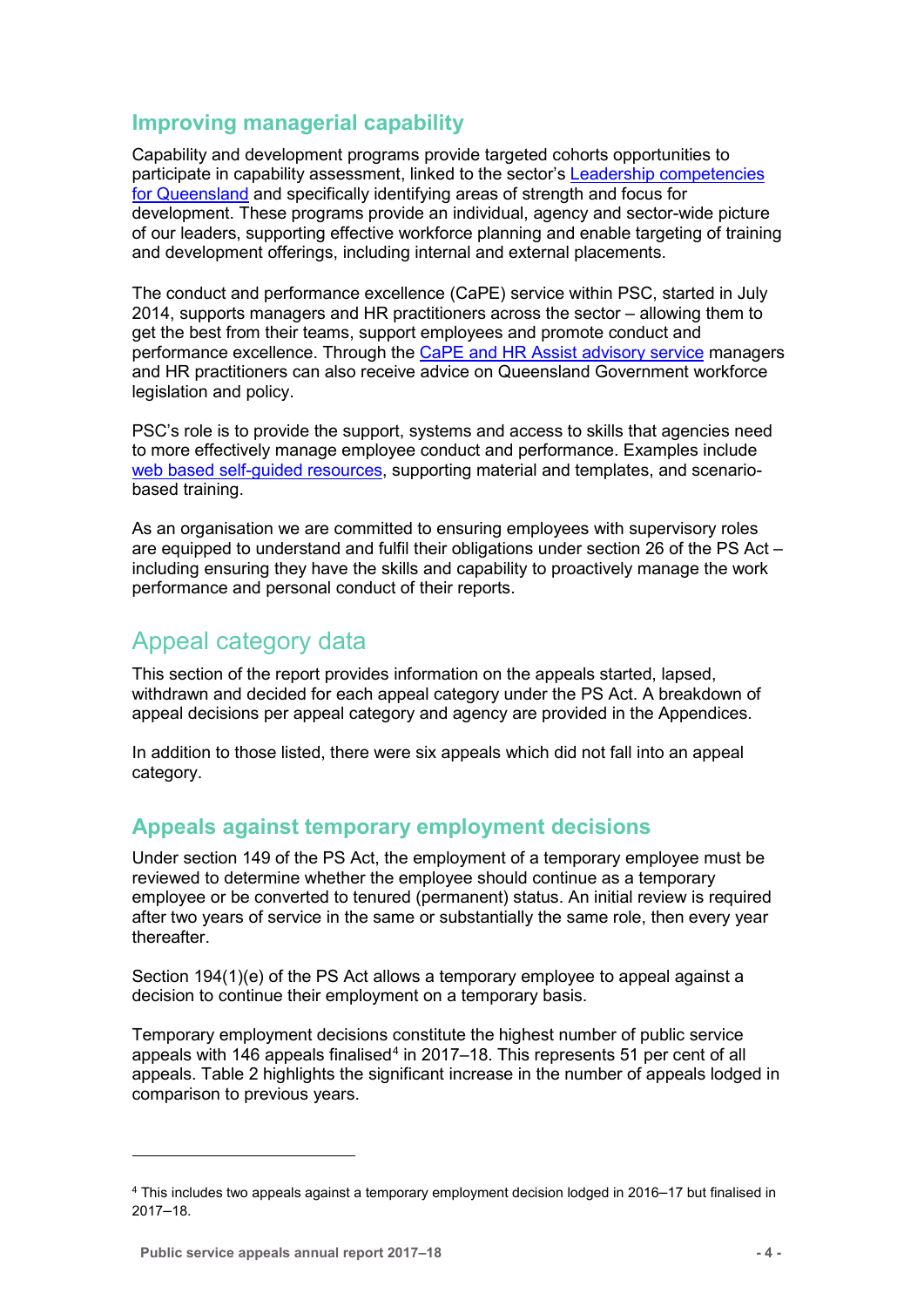This increase was anticipated due to the introduction of Directive 8/17: *Temporary Employment* (which commenced on 1 July 2017). Directive 8/17 included changes to the criteria a chief executive must consider when deciding whether to convert a temporary employee and introduced a new requirement for an agency to notify the temporary employee when it starts a review of their temporary employment. These changes are likely to have contributed to heightened employee awareness of temporary employment conversions and associated appeal rights.

There were 32 temporary employment decision appeals lodged but not finalised in 2017–18.

| Year        | <b>Allowed</b> | <b>Dismissed</b> | <b>Lapsed</b> | <b>No</b><br>right of<br>appeal | <b>Negotiated</b><br>settlement | Withdrawn   | <b>Jurisdiction</b><br>- no appeal<br>category | <b>Total</b> |
|-------------|----------------|------------------|---------------|---------------------------------|---------------------------------|-------------|------------------------------------------------|--------------|
| $2017 - 18$ | 35             | 41               | 1             | $\overline{2}$                  | 33                              | 31          | 3                                              | 146          |
| $2016 - 17$ | 0              | $\mathbf 0$      | 0             | $\Omega$                        | $\mathbf 0$                     | 0           | 0                                              | $\Omega$     |
| $2015 - 16$ | $\mathbf 0$    | $\mathbf 0$      | 0             | $\mathbf 0$                     | $\mathbf 0$                     | $\mathbf 0$ | $\mathbf 0$                                    | $\mathbf 0$  |
| $2014 - 15$ | 1              | $\mathbf 0$      | 0             | 1                               | $\Omega$                        |             | 0                                              | 3            |

#### **Table 2: Finalised appeals against temporary employment decisions**

## <span id="page-8-0"></span>**Appeals against discipline decisions**

Section 194(1)(b) of the PS Act provides that an employee may lodge an appeal against a decision under disciplinary law to discipline.

Discipline decisions are the second highest category of appeals following temporary employment decisions. Table 3 sets out the outcomes of discipline appeals. Seven appeals under this category were lodged but not finalised during 2017–18.

| Year        | <b>Allowed</b> | <b>Dismissed</b> | <b>Lapsed</b> | <b>Declined</b><br>to hear | No right<br>of appeal | <b>Negotiated</b><br>settlement | Withdrawn | <b>Total</b> |
|-------------|----------------|------------------|---------------|----------------------------|-----------------------|---------------------------------|-----------|--------------|
| $2017 - 18$ | 8              | 14               | $\mathbf 0$   | $\mathbf 0$                | 1                     | 4                               | 5         | 32           |
| 2016-17     | 10             | 13               | $\mathbf 0$   |                            | 3                     | 4                               | 9         | 40           |
| 2015-16     | 8              | 15               | 2             | $\mathbf 0$                | 11                    | $\mathbf 0$                     | 21        | 57           |
| $2014 - 15$ | 6              | 24               | 2             | 2                          | 5                     | $\mathbf 0$                     | 14        | 53           |

#### **Table 3: Finalised appeals against discipline decisions**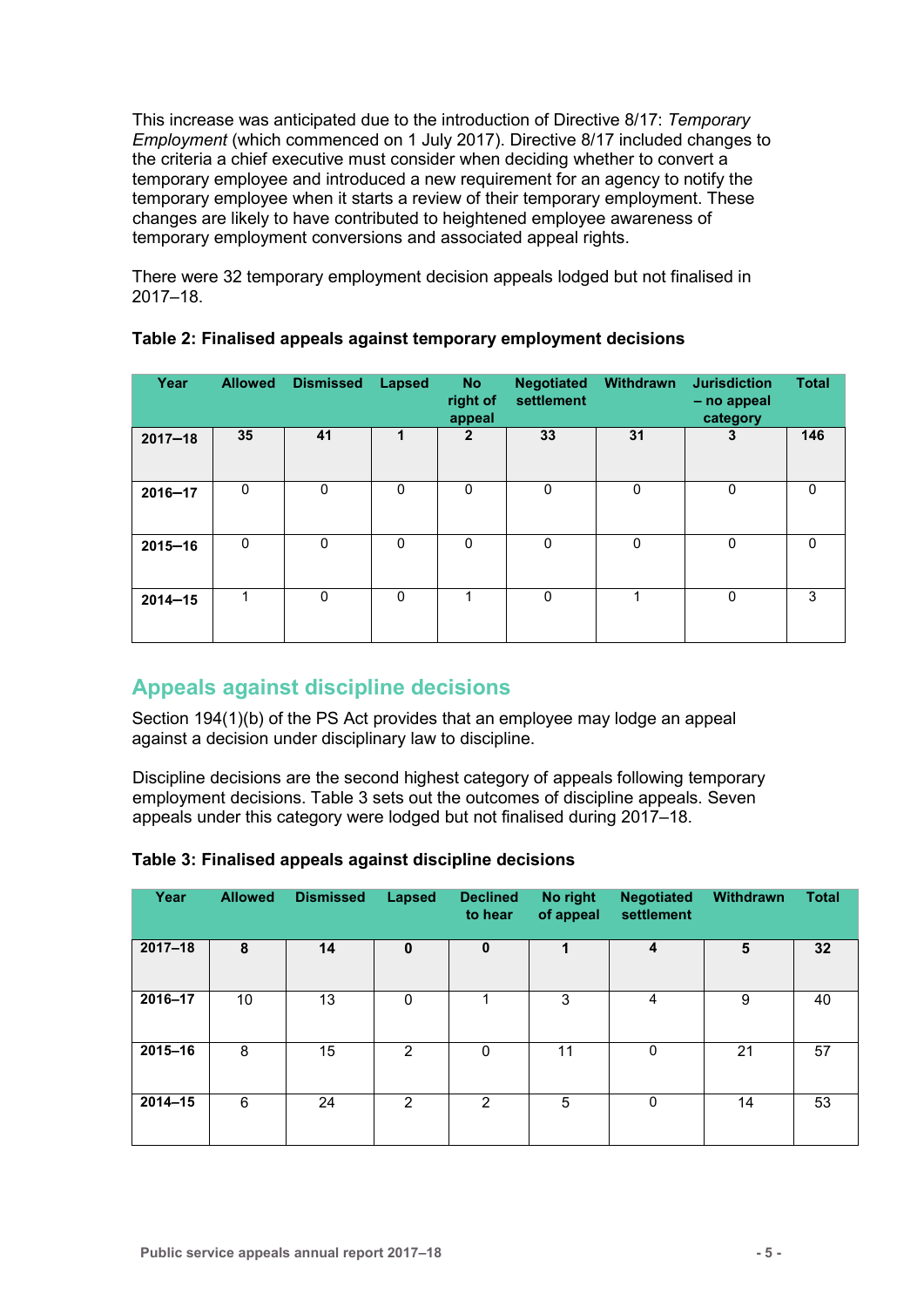## <span id="page-9-0"></span>**Appeals against fair treatment decisions**

Section 194(1)(eb) of the PS Act is a new appeal category, allowing an employee to appeal a decision they believe is unfair and unreasonable. This appeal category was re-introduced in March 2017 in response to the recommendations of the IR Reform Report. Fair treatment appeals had previously been in place being repealed in the 2012–13 period.

As outlined in Table 4, 24 fair treatment decision appeals were finalised<sup>[5](#page-9-2)</sup> during 2017– 18. This number of appeals represents a full financial period of the appeal category and directive being in place.

Five appeals under this category were lodged but not finalised during 2017–18.

| Year        | <b>Allowed</b> | <b>Dismissed</b> | No right<br>of appeal | <b>Withdrawn</b> | No<br><b>Jurisdiction</b> | <b>Total</b> |
|-------------|----------------|------------------|-----------------------|------------------|---------------------------|--------------|
| $2017 - 18$ | $\mathbf{2}$   | 14               | υ                     | О                |                           | 24           |
| 2016-17     |                |                  |                       |                  |                           |              |

## <span id="page-9-1"></span>**Appeals against casual employment decisions**

Section 194(1)(ea) of the PS Act is a new appeal category, which allows a casual employee to appeal against a decision to continue their employment on a casual basis. This appeal category was introduced in March 2017 in response to the recommendations of the IR Reform Report. A one-year transition period applied to this appeal category which meant that casual conversion appeals could only be made from 1 March 2018.

As outlined in Table 5, there were 19 appeals against a casual employment decision finalised $6$  in 2017–18. The number of appeals represents four months of the 2017–18 period being 1 March to 30 June 2018. The full impact of this new appeal category should be evidenced in the 2018-19 annual report, following a full financial period.

One appeal under this category was lodged but not finalised during 2017–18.

| Year        | <b>Allowed</b> | <b>Dismissed</b> | No right<br>of appeal | <b>Withdrawn</b> | <b>No</b><br><b>Jurisdiction</b> | Total |
|-------------|----------------|------------------|-----------------------|------------------|----------------------------------|-------|
| $2017 - 18$ | 3              |                  | U                     | 11               |                                  | 19    |
| 2016-17     |                |                  |                       |                  |                                  | ◠     |

#### **Table 5: Finalised appeals against casual employment decisions**

<u>.</u>

<span id="page-9-2"></span><sup>5</sup> This includes six appeals against a fair treatment decision lodged in 2016–17 but finalised in 2017–18.

<span id="page-9-3"></span> $6$  This includes one appeal against a casual employment decision lodged in 2016–17 but finalised in 2017– 18.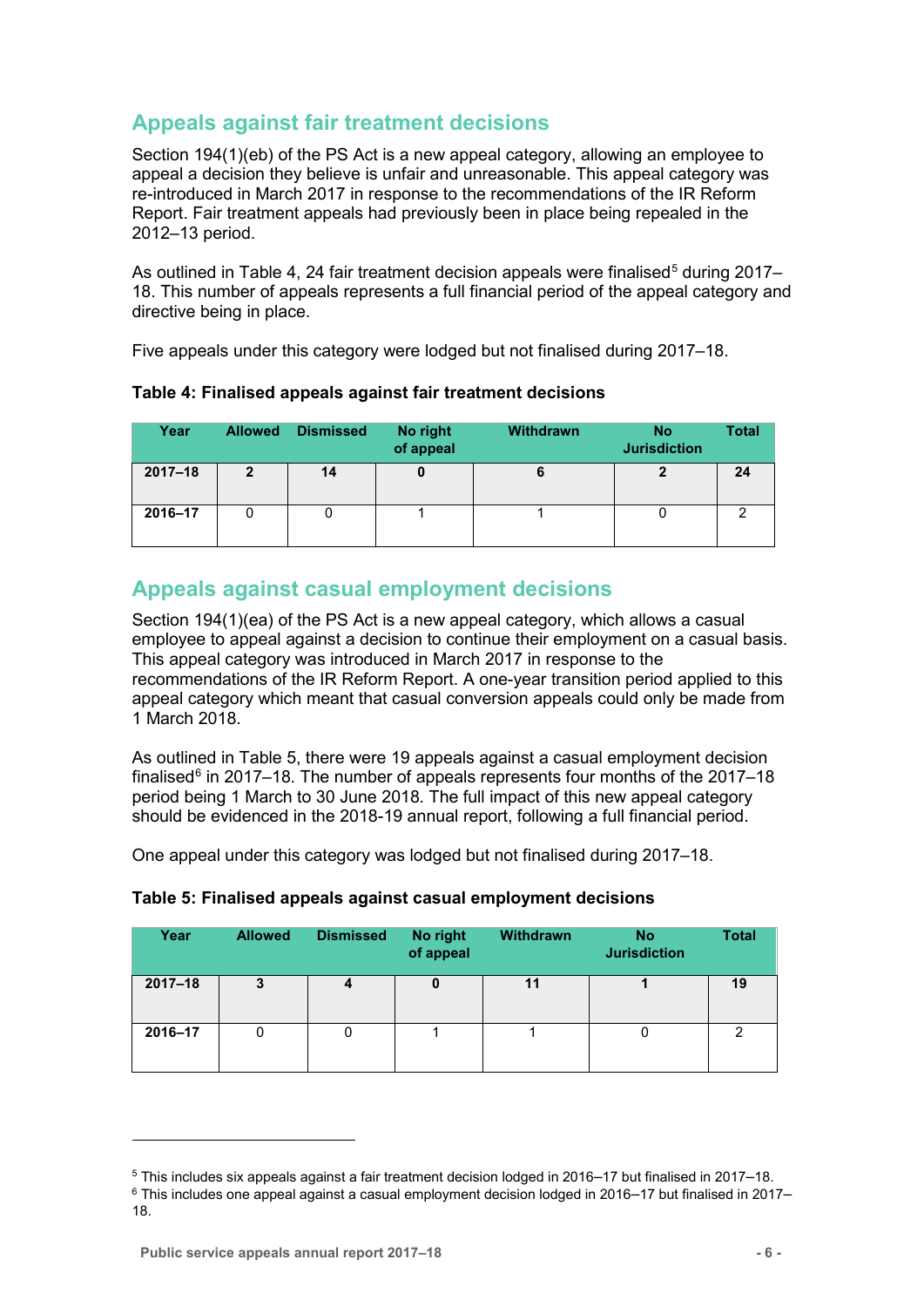## <span id="page-10-0"></span>**Appeals against promotion decisions**

Section 194(1)(c) of the PS Act allows an employee to lodge an appeal against a promotion decision. A promotion decision is the appointment of an existing permanent public service employee to a higher classification level. To appeal, the employee must be a public service officer (a tenured employee) who applied for the position in question.

There were 10 appeals against a promotion decision finalised<sup>[7](#page-10-2)</sup> in 2017–18, as depicted in Table 6. Eight appeals under this category were lodged but not finalised during 2017–18.

| Year        | <b>Allowed</b> | <b>Dismissed</b> | <b>Lapsed</b> | No right of<br>appeal | <b>Negotiated</b><br>settlement | Withdrawn | <b>Total</b> |
|-------------|----------------|------------------|---------------|-----------------------|---------------------------------|-----------|--------------|
| $2017 - 18$ | $\overline{2}$ | 3                | $\mathbf 0$   | $\mathbf 0$           | $\mathbf{2}$                    | 3         | 10           |
| 2016-17     | 2              | 7                | 0             | 2                     | 0                               | 6         | 17           |
| 2015-16     | $\Omega$       | 9                |               | $\overline{2}$        | 0                               | 9         | 21           |
| $2014 - 15$ | $\Omega$       | 9                | 1             | 8                     | $\Omega$                        |           | 19           |

#### **Table 6: Finalised appeals against promotion decisions**

## <span id="page-10-1"></span>**Appeals against transfer decisions**

Section 194(1)(d) of the PS Act allows an employee to lodge an appeal against a decision to transfer the employee. A transfer occurs where an employee remains engaged at the same classification level but is directed to undertake different duties and/or at a different location.

Six appeals against transfer decisions were finalised in 2017–18. Table 7 sets out the outcomes of the transfer appeals. Two appeals under this category were lodged but not finalised during 2017–18.

| Year        | <b>Allowed</b> | <b>Dismissed</b> | No right of<br>appeal | <b>Negotiated</b><br>settlement | Withdrawn | <b>Total</b> |
|-------------|----------------|------------------|-----------------------|---------------------------------|-----------|--------------|
| $2017 - 18$ | 0              |                  | 0                     |                                 | າ         | 6            |
| 2016-17     |                | っ                | 0                     |                                 |           | 3            |
| 2015-16     |                |                  | 0                     |                                 |           | 3            |
| $2014 - 15$ | ◠              | ◠                |                       |                                 |           | 9            |

#### **Table 7: Finalised appeals against transfer decisions**

-

<span id="page-10-2"></span><sup>7</sup> This includes one appeal against a promotion decision lodged in 2016–17 but finalised in 2017–18.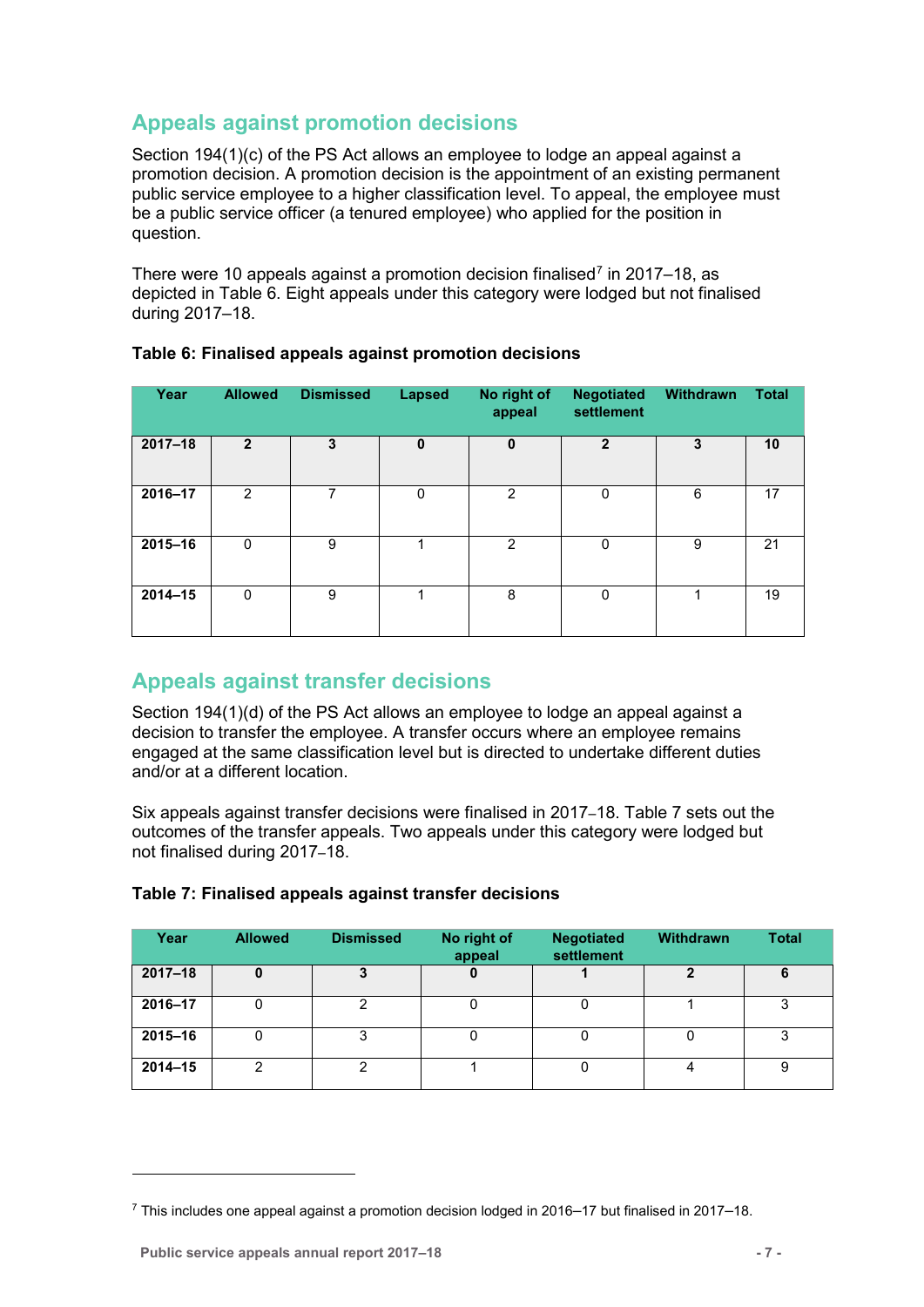## <span id="page-11-0"></span>**Appeals against decisions under a directive**

Section 194(1)(a) of the PS Act allows an aggrieved employee to lodge an appeal against a decision to take, or not take, action under a directive. Directives under the PS Act are binding instruments issued by the Commission Chief Executive or the Industrial Relations Minister under sections 53 and 54 respectively.

In 2017–18, two appeals were finalised under this appeal category, down from 10 appeals in 2016–17. The outcomes of the appeals are set out in Table 8. Two appeals under this category were lodged but not finalised during 2017–18.

| Year    | <b>Allowed</b> | <b>Dismissed</b> | <b>Lapsed</b> | <b>Declined</b><br>to hear | No right<br>of appeal | <b>Negotiat</b><br>ed | Withdrawn    | <b>Total</b>    |
|---------|----------------|------------------|---------------|----------------------------|-----------------------|-----------------------|--------------|-----------------|
| 2017-18 | $\mathbf{0}$   |                  | $\mathbf{0}$  | $\mathbf 0$                | $\mathbf 0$           |                       | $\mathbf{0}$ | $\mathbf{2}$    |
| 2016-17 | $\mathbf 0$    | 1                | $\Omega$      |                            | 5                     | 1                     | 2            | 10 <sup>1</sup> |
| 2015-16 | $\overline{2}$ | 6                | $\Omega$      | 0                          | $\overline{4}$        | 0                     | $\mathbf 0$  | 12              |
| 2014-15 | $\mathbf{0}$   | 1                | 1             | $\Omega$                   | 1                     | $\Omega$              | 2            | 5               |

#### **Table 8: Finalised appeals against decision under a directive**

### <span id="page-11-1"></span>**Appeals against decisions under another Act**

Section 194(1)(f) of the PS Act allows an appeal to be made about anything else against which another Act allows a person to appeal.

One appeal against a decision under another Act was finalised during 2017-18. This appeal was against a decision of an agency made under the *Public Interest Disclosure Act 2010.* One appeal under this category was lodged but not finalised in 2017-18. As outlined in Table 9, appeals against decisions under another Act are infrequent, consistent with previous years.

| Year        | <b>Dismissed</b> | <b>Total</b> |
|-------------|------------------|--------------|
| $2017 - 18$ |                  |              |
| 2016-17     |                  |              |
| 2015-16     |                  |              |
| 201415      |                  |              |

#### **Table 9: Finalised appeals against decisions under another Act**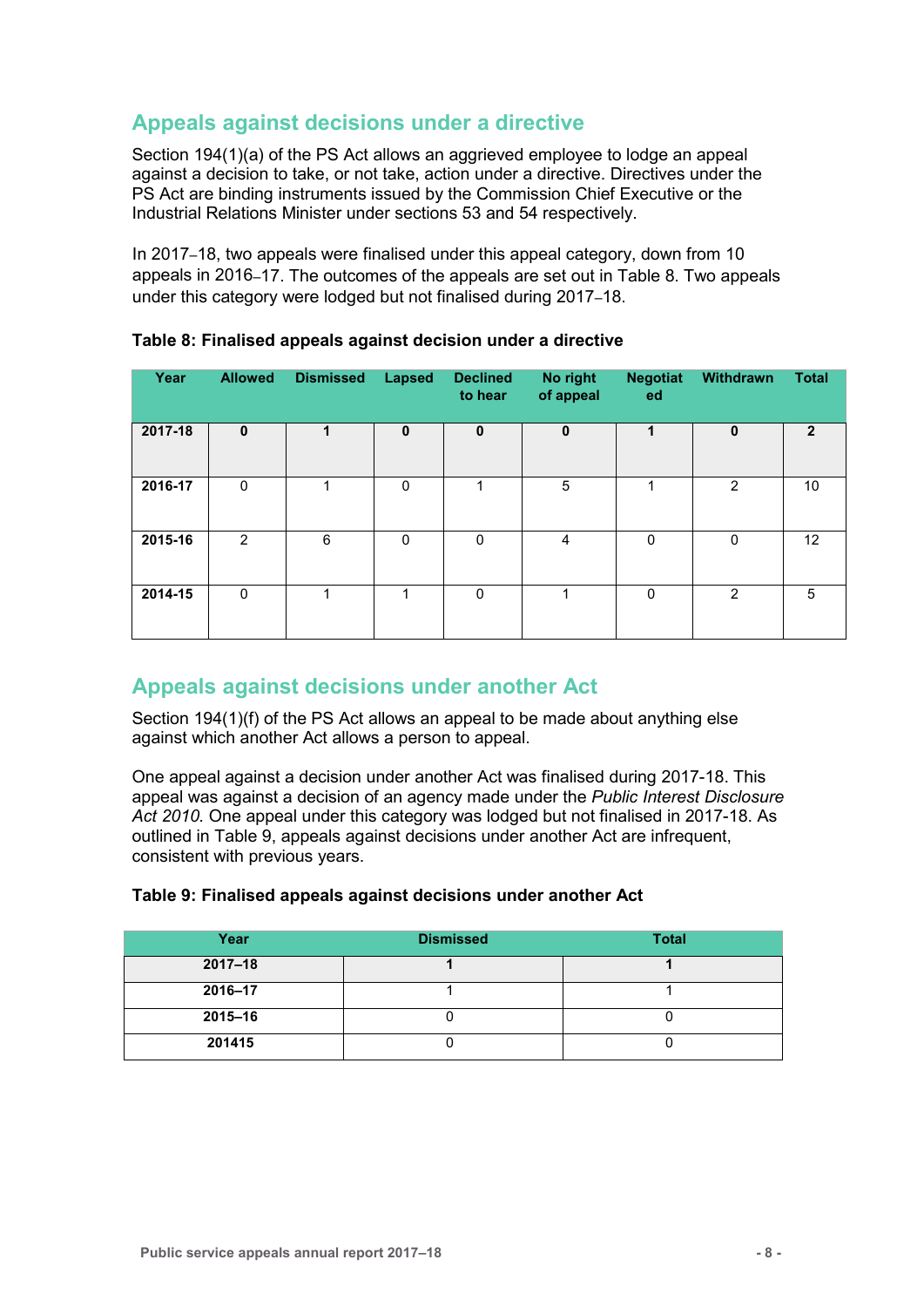<span id="page-12-0"></span>

| Appeals against temporary employment decisions                     |                |                  |              |                       |                          |                |                 |                |  |  |
|--------------------------------------------------------------------|----------------|------------------|--------------|-----------------------|--------------------------|----------------|-----------------|----------------|--|--|
| Agency                                                             | Allowed        | <b>Dismissed</b> | Lapsed       | No right of<br>appeal | Negotiated<br>settlement | Withdrawn      | No Jurisdiction | Total          |  |  |
| Cairns and Hinterland Hospital<br>and Health Service               | $\mathbf{1}$   | $\overline{2}$   |              |                       | $\mathbf{1}$             | 3              |                 | 7              |  |  |
| <b>Central Queensland Hospital</b><br>and Health Service           | $\mathbf{1}$   |                  |              |                       |                          |                |                 | $\mathbf{1}$   |  |  |
| Children's Health Queensland<br>Hospital and Health Service        | $\mathbf{1}$   | $\mathbf{1}$     |              |                       |                          |                |                 | 2              |  |  |
| Department of Agriculture and<br><b>Fisheries</b>                  | 4              |                  |              |                       |                          | $\mathbf{1}$   |                 | 5              |  |  |
| Department of Environment<br>and Science                           | $\mathbf{1}$   |                  |              | $\mathbf{1}$          |                          |                |                 | $\overline{2}$ |  |  |
| Department of Education                                            | 9              | 17               |              |                       | $\overline{7}$           | 15             | $\overline{2}$  | 50             |  |  |
| Department of Health                                               | $\overline{4}$ | 4                |              |                       |                          |                |                 | 8              |  |  |
| Department of Health,<br>Queensland Ambulance<br>Service           |                |                  |              |                       | $\overline{2}$           |                |                 | $\overline{2}$ |  |  |
| Department of Housing and<br>Public Works                          | 3              | $\mathbf{1}$     |              |                       | 3                        | $\mathbf{1}$   |                 | 8              |  |  |
| Department of Infrastructure,<br>Local Government and<br>Planning  |                |                  |              |                       | $\mathbf{1}$             |                |                 | $\mathbf{1}$   |  |  |
| Department of Science,<br>Information Technology and<br>Innovation | 3              | $\overline{2}$   |              |                       | $\mathbf{1}$             | $\mathbf{1}$   |                 | $\overline{7}$ |  |  |
| Gold Coast Hospital and<br><b>Health Service</b>                   |                |                  |              | $\mathbf{1}$          | $\overline{2}$           |                |                 | 3              |  |  |
| <b>Health Support Queensland</b>                                   | 2              | $\overline{c}$   |              |                       | 2                        |                |                 | 6              |  |  |
| Mackay Hospital and Health<br>Service                              |                |                  |              |                       |                          | $\mathbf{1}$   |                 | $\mathbf{1}$   |  |  |
| Metro North Hospital and<br><b>Health Service</b>                  | $\mathbf{1}$   | $\mathbf{1}$     | $\mathbf{1}$ |                       | 3                        | $\mathbf{1}$   |                 | $\overline{7}$ |  |  |
| Metro South Hospital and<br><b>Health Service</b>                  | 5              | 4                |              |                       | $\overline{7}$           | $\overline{2}$ |                 | 18             |  |  |
| Office of the Health<br>Ombudsman                                  |                |                  |              |                       |                          |                | 1               | $\mathbf{1}$   |  |  |
| <b>Public Safety Business Agency</b>                               |                | $\mathbf{1}$     |              |                       |                          |                |                 | $\mathbf{1}$   |  |  |
| Queensland Fire and<br><b>Emergency Services</b>                   |                | $\mathbf{1}$     |              |                       |                          |                |                 | $\mathbf{1}$   |  |  |
| Queensland Museum                                                  |                |                  |              |                       |                          | $\overline{2}$ |                 | $\overline{2}$ |  |  |
| Queensland Police Service                                          |                |                  |              |                       | $\mathbf{1}$             |                |                 | $\mathbf{1}$   |  |  |
| Sunshine Coast Hospital and<br><b>Health Service</b>               |                | $\mathfrak{S}$   |              |                       | 2                        | 3              |                 | 8              |  |  |
| Townsville Hospital and Health<br>Service                          |                | $\overline{2}$   |              |                       | $\mathbf{1}$             | $\mathbf{1}$   |                 | $\overline{4}$ |  |  |
| Total appeals against<br>temporary employment<br>decisions         | 35             | 41               | $\mathbf{1}$ | $\overline{2}$        | 33                       | 31             | 3               | 146            |  |  |

<u>.</u>

<span id="page-12-1"></span> $^8$  Agency movements due to the Machinery of Government changes in December 2017 are reflected in the breakdown of appeal categories and numbers.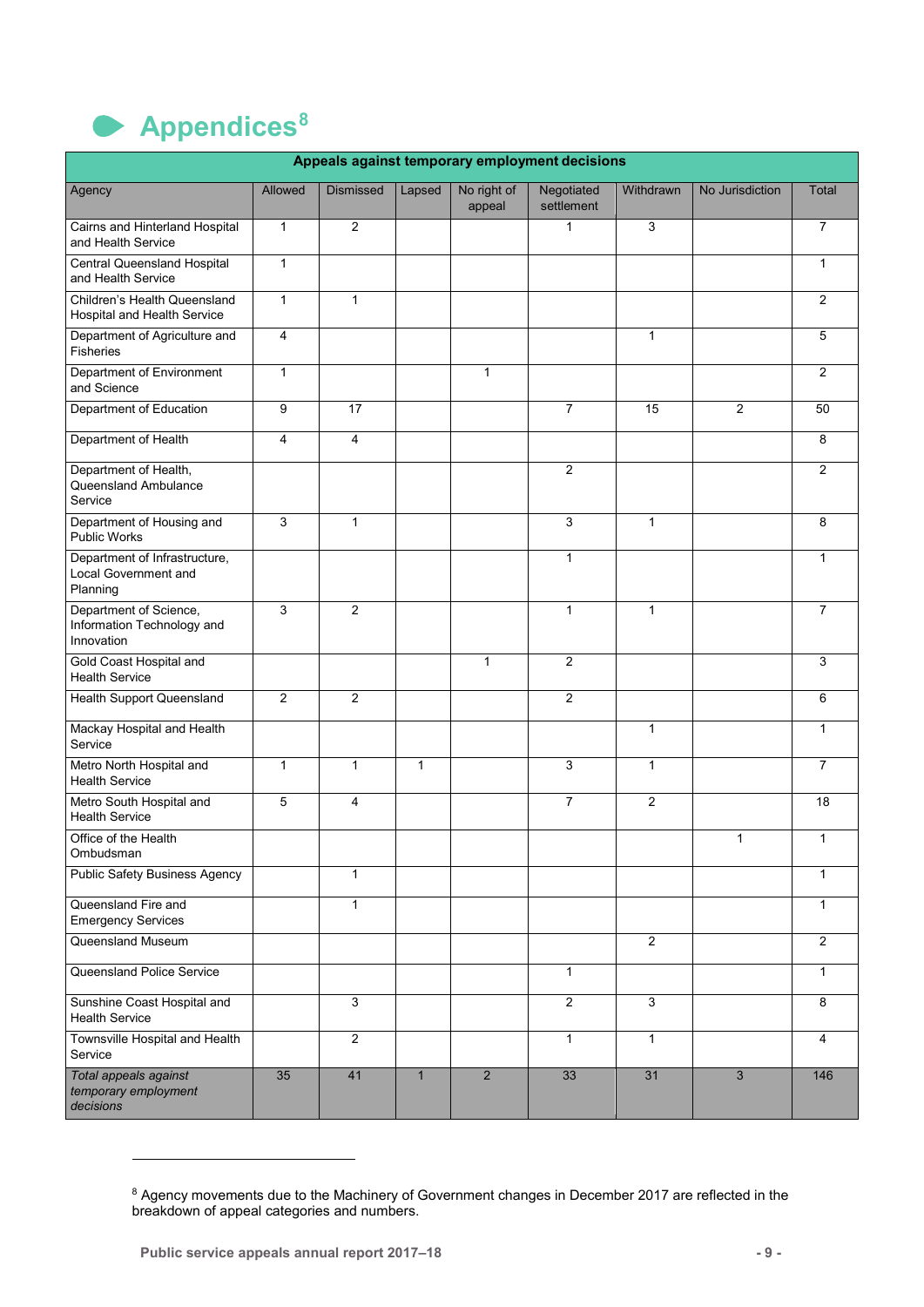| Appeals against discipline decisions                               |              |                  |             |                            |                       |                          |                |              |  |  |
|--------------------------------------------------------------------|--------------|------------------|-------------|----------------------------|-----------------------|--------------------------|----------------|--------------|--|--|
| Agency                                                             | Allowed      | <b>Dismissed</b> | Lapsed      | <b>Declined</b><br>to hear | No right<br>of appeal | Negotiated<br>settlement | Withdrawn      | Total        |  |  |
| Cairns and Hinterland Hospital and<br><b>Health Service</b>        | 1            |                  |             |                            |                       | $\mathbf{1}$             |                | 2            |  |  |
| Darling Downs Hospital and Health<br>Service                       | $\mathbf{1}$ |                  |             |                            |                       |                          | $\overline{2}$ | 3            |  |  |
| Department of Child Safety, Youth<br>and Women                     |              | 1                |             |                            |                       |                          |                | $\mathbf 1$  |  |  |
| Department of Communities, Child<br>Safety and Disability Services | $\mathbf{1}$ | 1                |             |                            |                       | $\mathbf{1}$             |                | 3            |  |  |
| Department of Education                                            | 2            |                  |             |                            |                       | $\mathbf{1}$             |                | 3            |  |  |
| Department of Health                                               |              |                  |             |                            |                       |                          | $\mathbf{1}$   | $\mathbf{1}$ |  |  |
| Department of Justice and Attorney-<br>General                     | $\mathbf{1}$ |                  |             |                            |                       |                          |                | $\mathbf 1$  |  |  |
| Department of Housing and Public<br>Works                          |              | $\mathbf{1}$     |             |                            |                       |                          |                | $\mathbf 1$  |  |  |
| Department of Transport and Main<br>Roads                          | $\mathbf{1}$ |                  |             |                            |                       |                          |                | $\mathbf 1$  |  |  |
| Metro North Hospital and Health<br>Service                         |              | 3                |             |                            |                       |                          |                | 3            |  |  |
| Metro South Hospital and Health<br>Service                         |              | $\overline{2}$   |             |                            | 1                     |                          | 1              | 4            |  |  |
| Queensland Fire and Emergency<br>Services                          | $\mathbf{1}$ | $\mathbf{1}$     |             |                            |                       |                          |                | 2            |  |  |
| West Moreton Hospital and Health<br>Service                        |              | 1                |             |                            |                       |                          |                | $\mathbf 1$  |  |  |
| Wide Bay Hospital and Health<br>Service                            |              | $\overline{4}$   |             |                            |                       | $\mathbf{1}$             | $\mathbf{1}$   | 6            |  |  |
| Total appeals against discipline<br>decisions                      | 8            | 14               | $\mathbf 0$ | $\mathbf 0$                | $\mathbf{1}$          | $\overline{4}$           | 5              | 32           |  |  |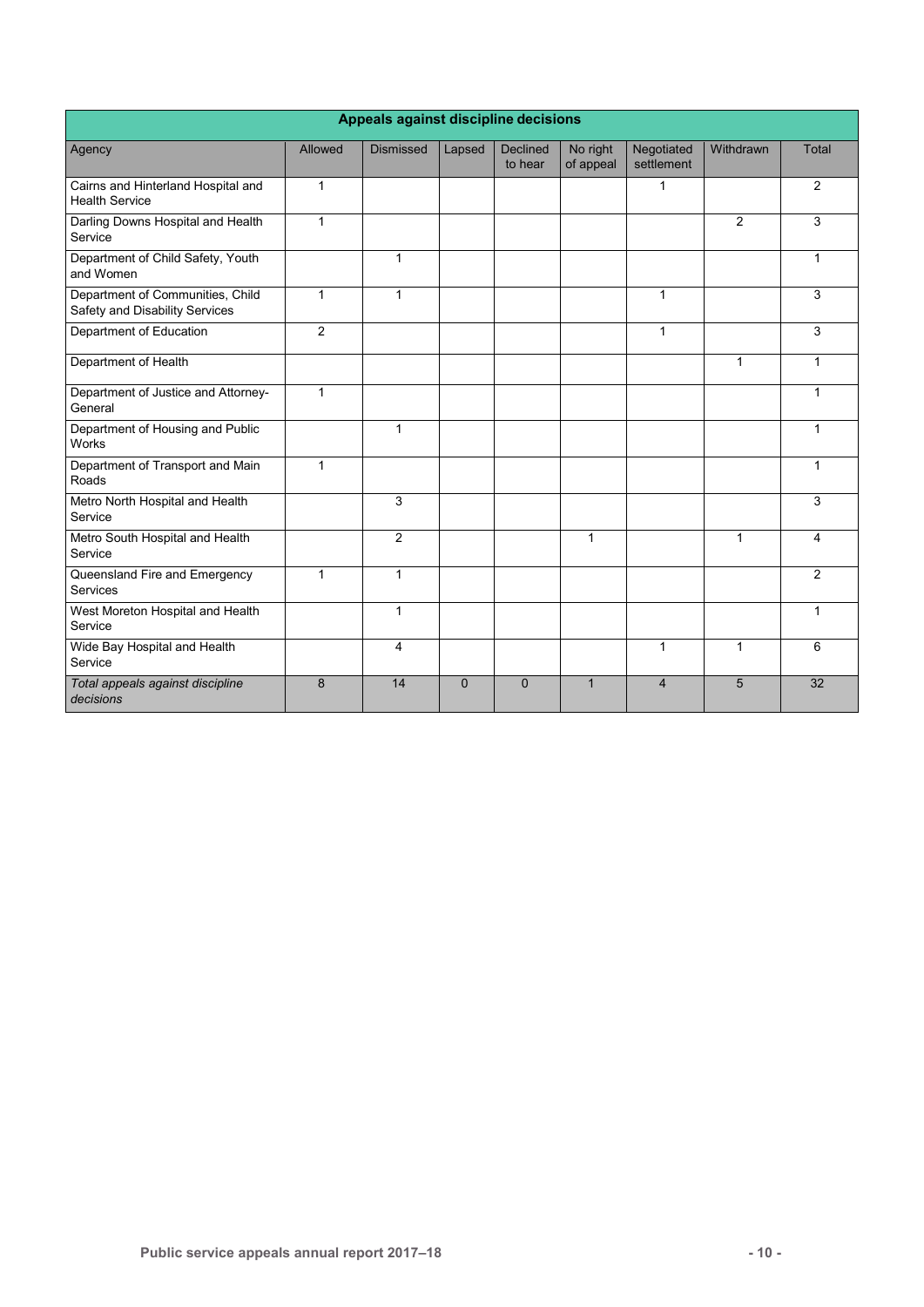|                                                      | Appeals against fair treatment decisions |                  |        |                       |                          |                 |                           |                |  |  |  |
|------------------------------------------------------|------------------------------------------|------------------|--------|-----------------------|--------------------------|-----------------|---------------------------|----------------|--|--|--|
| Agency                                               | Allowed                                  | <b>Dismissed</b> | Lapsed | No right of<br>appeal | Negotiated<br>settlement | Withdrawn       | <b>No</b><br>Jurisdiction | Total          |  |  |  |
| Central Queensland Hospital<br>and Health Service    |                                          | $\mathbf{1}$     |        |                       |                          |                 |                           | $\mathbf{1}$   |  |  |  |
| Department of Environment<br>and Science             |                                          |                  |        |                       |                          |                 | $\mathbf{1}$              | $\mathbf{1}$   |  |  |  |
| Department of Education                              |                                          | $\overline{2}$   |        |                       |                          |                 |                           | $\overline{2}$ |  |  |  |
| Department of Health                                 |                                          | $\mathbf{1}$     |        |                       |                          |                 |                           | $\mathbf{1}$   |  |  |  |
| Department of Justice and<br>Attorney-General        |                                          | $\overline{2}$   |        |                       |                          |                 | $\mathbf{1}$              | 3              |  |  |  |
| Department of Transport and<br><b>Main Roads</b>     | $\mathbf{1}$                             |                  |        |                       |                          |                 |                           | $\mathbf{1}$   |  |  |  |
| Metro South Hospital and<br><b>Health Service</b>    |                                          | $\overline{3}$   |        |                       |                          |                 |                           | 3              |  |  |  |
| Office of the Health<br>Ombudsman                    |                                          | $\mathbf{1}$     |        |                       |                          |                 |                           | $\mathbf{1}$   |  |  |  |
| Office of Industrial Relations                       |                                          |                  |        |                       |                          | $\overline{2}$  |                           | $\overline{2}$ |  |  |  |
| <b>Public Safety Business</b><br>Agency              |                                          | 2                |        |                       |                          |                 |                           | $\overline{2}$ |  |  |  |
| Queensland Fire and<br><b>Emergency Services</b>     |                                          |                  |        |                       |                          | $\mathbf{1}$    |                           | $\mathbf{1}$   |  |  |  |
| Sunshine Coast Hospital and<br><b>Health Service</b> |                                          | 2                |        |                       |                          |                 |                           | 2              |  |  |  |
| Townsville Hospital and<br><b>Health Service</b>     |                                          |                  |        |                       |                          | $\mathbf{1}$    |                           | $\mathbf 1$    |  |  |  |
| Wide Bay Hospital and<br><b>Health Service</b>       | $\mathbf{1}$                             |                  |        |                       |                          | $\mathfrak{p}$  |                           | 3              |  |  |  |
| Total appeals against fair<br>treatment decisions    | $\overline{2}$                           | 14               |        |                       |                          | $6\phantom{1}6$ | $\overline{2}$            | 24             |  |  |  |

| Appeals against casual employment decisions                           |         |                |          |                       |                          |                |                 |       |  |  |
|-----------------------------------------------------------------------|---------|----------------|----------|-----------------------|--------------------------|----------------|-----------------|-------|--|--|
| Agency                                                                | Allowed | Dismissed      | Lapsed   | No right of<br>appeal | Negotiated<br>settlement | Withdrawn      | No Jurisdiction | Total |  |  |
| Cairns and Hinterland<br>Hospital and Health Service                  |         |                |          |                       |                          | 1              |                 | 11    |  |  |
| Central Queensland Hospital<br>and Health Service                     | 1       |                |          |                       |                          |                |                 | 2     |  |  |
| Department of Communities,<br>Child Safety and Disability<br>Services |         |                |          |                       |                          | 1              |                 |       |  |  |
| Department of Communities,<br>Disability Services and<br>Seniors      |         | $\mathcal{P}$  |          |                       |                          | $\overline{7}$ |                 | 9     |  |  |
| Metro North Hospital and<br><b>Health Service</b>                     | 1       | 1              |          |                       |                          | $\overline{2}$ |                 | 3     |  |  |
| Sunshine Coast Hospital and<br><b>Health Service</b>                  |         |                |          |                       |                          |                |                 |       |  |  |
| Wide Bay Hospital and<br><b>Health Service</b>                        | 1       |                |          |                       |                          |                |                 |       |  |  |
| Total appeals against casual<br>employment decisions                  | 3       | $\overline{4}$ | $\Omega$ | $\Omega$              | $\Omega$                 | 11             |                 | 19    |  |  |